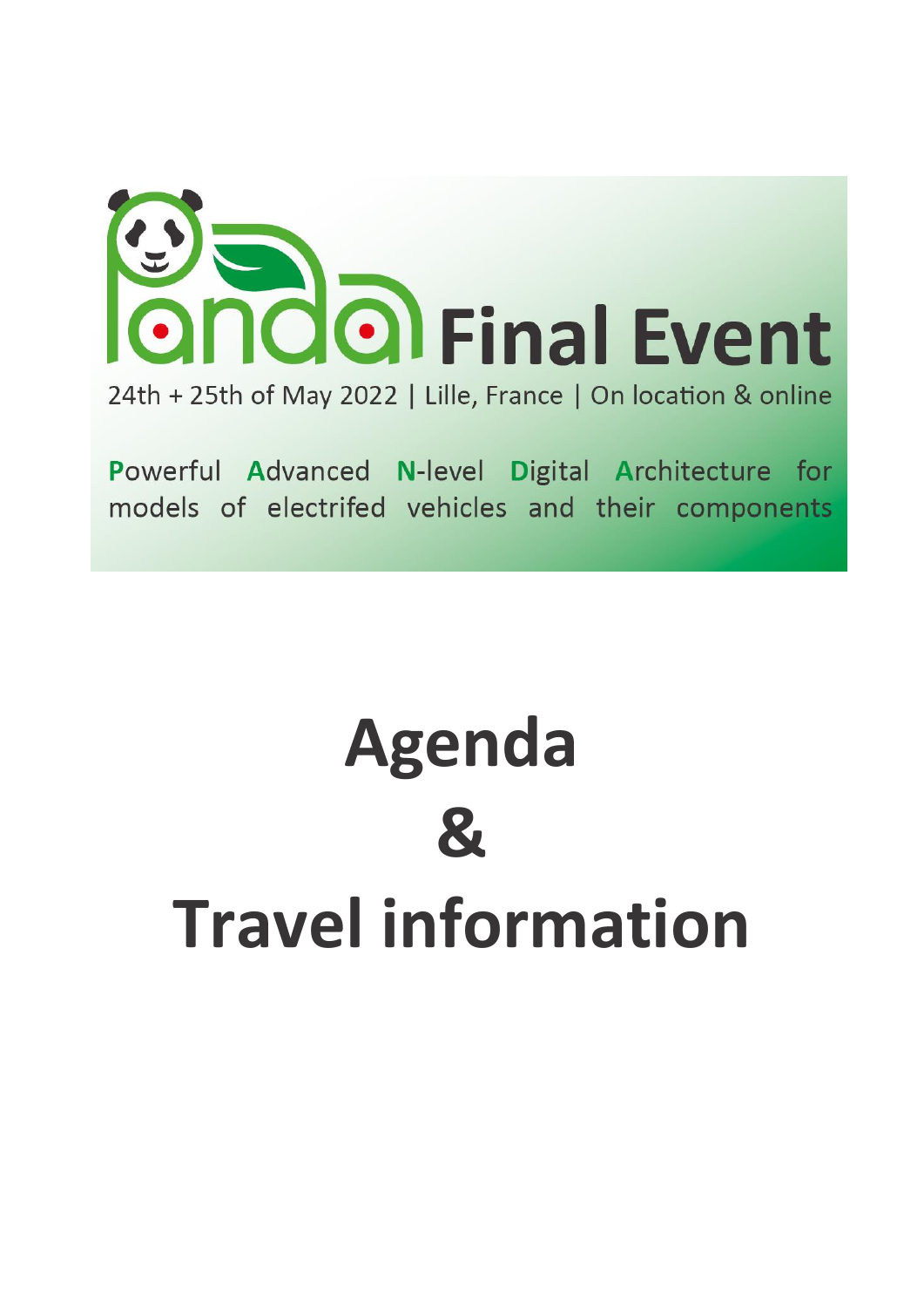# **Agenda PANDA Final Event – Day 1**

| Tuesday, 24 May 2022 (09:00 - 16:30 CET)                                      |                                                                                                                                                                                                                                                                                                                                                                                                                                                                     |                                                                                                               |  |
|-------------------------------------------------------------------------------|---------------------------------------------------------------------------------------------------------------------------------------------------------------------------------------------------------------------------------------------------------------------------------------------------------------------------------------------------------------------------------------------------------------------------------------------------------------------|---------------------------------------------------------------------------------------------------------------|--|
| 08:30                                                                         | Welcome coffee & registration                                                                                                                                                                                                                                                                                                                                                                                                                                       |                                                                                                               |  |
| 09:00                                                                         | Introduction session - Chaired by Prof. Eric Hittinger (Rochester Inst. Tech, USA)                                                                                                                                                                                                                                                                                                                                                                                  |                                                                                                               |  |
| 09:10<br>09:20<br>09:40                                                       | Welcome & Agenda: Alain Bouscayrol (PANDA project coordinator) &<br>Willem van Dorp (PANDA project manager)<br>PANDA General introduction: Alain Bouscayrol<br>Introduction by European Commission: Eric Cerneaz (PANDA project officer)                                                                                                                                                                                                                            | ULille<br>Uniresearch<br>ULille<br>EC                                                                         |  |
| 10:00                                                                         | <b>PANDA Key Innovations &amp; Validations (chaired by Eric Hittinger)</b>                                                                                                                                                                                                                                                                                                                                                                                          |                                                                                                               |  |
| 10:00<br>10:10<br>10:20<br>10:30<br>10:40<br>10:50<br>11:00<br>11:10          | Unified organization - Key Innovations: Betty Semail & Alain Bouscayrol<br>Battery muli-level models - Key Innovations: Theodoros Kalogiannis<br>E-drive multi-level models - Key Innovations: Claudia Martis<br>EMR library and Cloud - Key Innovations: Cristi Irimia & Calin Husar<br>BEV virtual model - Validations: Gabriel-Mihai Sirbu<br>FCV virtual model - Validations: Daniela Chrenko<br>HEV virtual model - Validations: Robin Vincent<br>Coffee break | ULille<br><b>VUB</b><br><b>UTCN</b><br><b>SIEMENS</b><br>Renault<br><b>UBFC</b><br><b>VALEO</b>               |  |
| 11:30                                                                         | Physical demo sessions at University of Lille                                                                                                                                                                                                                                                                                                                                                                                                                       |                                                                                                               |  |
|                                                                               | VALEO-democar: Robin Vincent & Sylvain Roquet<br>" Toyota fuel cell vehicle (test drive): Walter Lhomme & Fei Gao<br>Renault Zoe: Gabriel-Mihai Sirbu & David Ramsey<br>" Testing of battery using cloud: Theodoros Kalogiannis & Ronan German<br>" Testing of e-drive using cloud: Florian Tournez & Mircea Ruba                                                                                                                                                   | <b>VALEO</b><br>ULille+UBFC<br>Renault +ULille<br>VUB+ULille<br>ULille+UTCN                                   |  |
| 12:50                                                                         | Lunch break                                                                                                                                                                                                                                                                                                                                                                                                                                                         |                                                                                                               |  |
| 14:15                                                                         | H2020 project sessions (chaired by Eric Hittinger)                                                                                                                                                                                                                                                                                                                                                                                                                  |                                                                                                               |  |
| 14:15<br>14:20<br>14:40<br>15:00                                              | Interconnection between the projects : Alain Bouscayrol<br>Vision-xEV: Reihnard Tatschl<br><b>UPSCALE: Enric Aramburu</b><br>XilForEv: Valentin Ivanov                                                                                                                                                                                                                                                                                                              | ULille<br><b>AVL</b><br>Idiada<br><b>TU Ilmenau</b>                                                           |  |
| 15:20                                                                         | <b>PANDA Industrial feedback session (chaired by Eric Hittinger)</b>                                                                                                                                                                                                                                                                                                                                                                                                |                                                                                                               |  |
| 15:20<br>15:25<br>15:35<br>15:45<br>15:55<br>16:05<br>16:15<br>16:25<br>16:35 | Introduction on the industrial partners of PANDA: Willem van Dorp<br>Renault: Gabriel-Mihai Sirbu<br>VALEO: Mariam Ahmed & Aurélien Lievre<br>Bluways: Johan Lecoutere<br>Typhoon HIL: Dragan Zuber<br><b>SIEMENS Software: Calin Husar</b><br><b>TUV: Sven Maisel</b><br>Impact Analysis of PANDA: Alain Bouscayrol<br><b>Closing session</b> (chaired by Eric Hittinger)                                                                                          | Uniresearch<br>Renault<br><b>VALEO</b><br><b>Bluways</b><br>Typhoon<br><b>SIEMENS</b><br><b>TUV</b><br>ULille |  |
| 16:45                                                                         | Closing remarks of the day: Willem van Dorp<br>End of day 1                                                                                                                                                                                                                                                                                                                                                                                                         | Uniresearch                                                                                                   |  |
| 19:00                                                                         | PANDA Gala Dinner for external visitors (in Lille city center)                                                                                                                                                                                                                                                                                                                                                                                                      |                                                                                                               |  |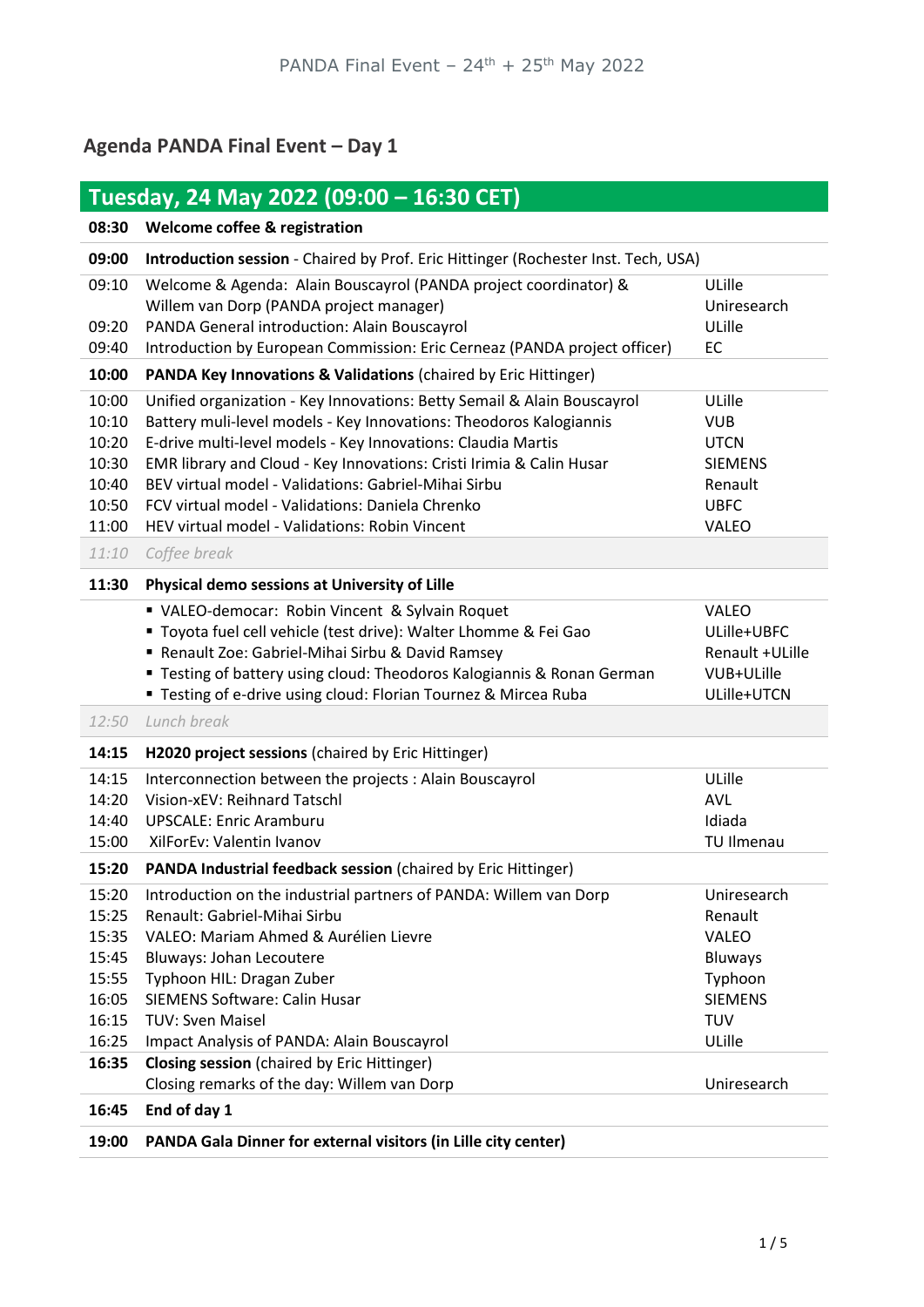# **Agenda PANDA Final Event – Day 2**

| Wednesday, 25 May 2022 (08:30 - 16:15 CET)                  |                                                                                                                                                                                                                                                                                                                                                    |                                                                                  |  |
|-------------------------------------------------------------|----------------------------------------------------------------------------------------------------------------------------------------------------------------------------------------------------------------------------------------------------------------------------------------------------------------------------------------------------|----------------------------------------------------------------------------------|--|
| 08:30                                                       | Welcome coffee & registration                                                                                                                                                                                                                                                                                                                      |                                                                                  |  |
| 09:00                                                       | Virtual demo session (chaired by Eric Hittinger)                                                                                                                                                                                                                                                                                                   |                                                                                  |  |
|                                                             | <b>EMR library in AMESIM: Calin Husar</b><br>" PANDA cloud & simulation: Mariou Ciocan<br>Real-time simulation: Adrien Genic                                                                                                                                                                                                                       | <b>SIEMENS</b><br><b>SIEMENS</b><br>Typhoon                                      |  |
| 09:45                                                       | Hour with experts<br>" Demo on the simulation of the P-HEV: SIEMENS, VALEO, UTCN, ULille<br>" Demo on the battery testing of the BEV: Typhoon, SIEMENS, VUB, ULille                                                                                                                                                                                |                                                                                  |  |
| 10:45                                                       | Coffee Break                                                                                                                                                                                                                                                                                                                                       |                                                                                  |  |
| 11:05                                                       | <b>Global vision session</b> (chaired by Willem van Dorp)                                                                                                                                                                                                                                                                                          |                                                                                  |  |
| 11:05<br>11:35<br>11:45                                     | Carbon care action of PANDA: Amandine Lepoutre<br>Spin-off on EMR & e-mobility: Abdoulaye Pam<br>Round table on future European Projects with :                                                                                                                                                                                                    | ULille<br><b>VISys</b>                                                           |  |
|                                                             | Alain Bouscayrol (PANDA coordinator)<br>" Omar Hegazy (ACHILLES & ASSURED coordinator)<br>Ualentin Ivanov (XILforEV coordinator)<br>" Cristi Irimia (PANDA partner)<br>" Mariam Ahmed (PANDA partner)<br>Gabriel Mihai Sirbu (PANDA partner)                                                                                                       | ULille<br><b>VUB</b><br>TU Ilmenau<br><b>SIEMENS</b><br><b>VALEO</b><br>Renault  |  |
| 12:30                                                       | Lunch break                                                                                                                                                                                                                                                                                                                                        |                                                                                  |  |
| 14:15                                                       | PANDA Evaluation-group session (chaired by Eric Hittinger)                                                                                                                                                                                                                                                                                         |                                                                                  |  |
| 14:15<br>14:20<br>14:40<br>15:00<br>15:20<br>16:40<br>16:00 | Presentation of the PANDA Evaluation Group: Alain Bouscayrol<br>Fast charging station for EV: Ye Cheng & Philippe Fiani<br>New e-train: Philippe Barrade<br>Automatic subway: Ryan O'Berriel & Charles Brocart<br>Gas-electric ship: Fabian Amoros<br>Hydrogen train: Clément Depature<br>Open discussion on the evaluation group: Willem van Dorp | ULille<br>Sherpa<br>HES-SO<br><b>MEL</b><br>Segula<br><b>SNCF</b><br>Uniresearch |  |
| 16:10                                                       | Final session (chaired by Eric Hittinger)                                                                                                                                                                                                                                                                                                          |                                                                                  |  |
| 16:30                                                       | Closing remarks with:<br>Alain Bouscayrol (PANDA coordinator)<br>" Willem van Dorp (PANDA project manager)<br>Prof. Régis Bordet (President of University of Lille)<br>End of day 2                                                                                                                                                                | ULille<br>Uniresearch<br>ULille                                                  |  |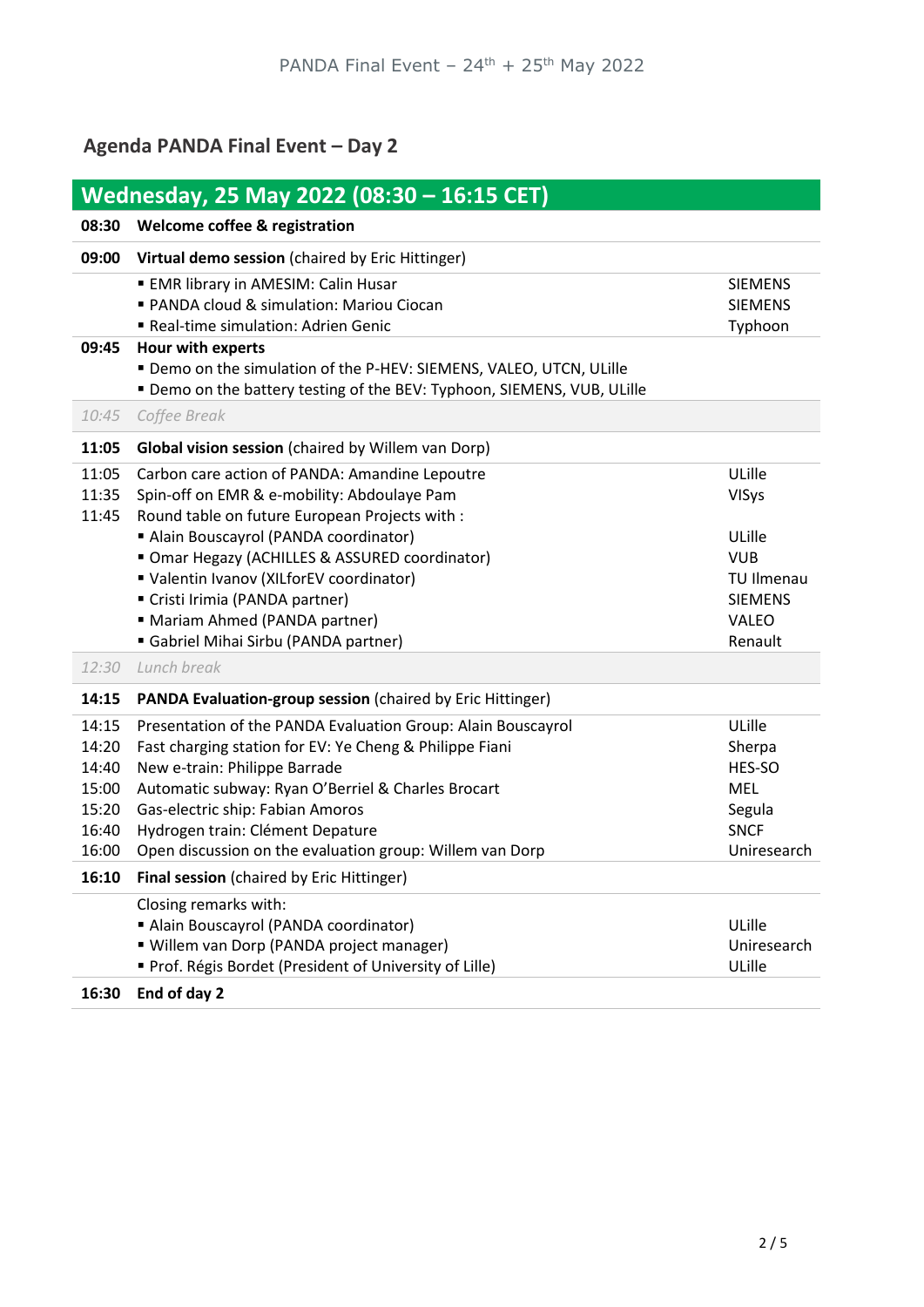#### **Travel information**

## **Location PANDA Final Event**

The PANDA final event will take place mainly at **Polytech'Lille, Amphi Migeon**, Cité scientifique, Villeneuve d'Ascq (see the red arrow on the map below).

You can reach the nearest metro station ("4 cantons, stade Pierre Mauroy") from Lille city center ("Gare Lille Flandres" station) via the metro line 1 (the yellow one, metro plan is attached). "4 cantons, stade Pierre Mauroy" station is the last stop of yellow line.

## CAMPUS CITÉ SCIENTIFIQUE

Faculté des sciences et technologies (bât FST) Département Biologie (bât. SN3) Département Chimie (bât. C5) Département Électronique, électrotechnique, automatique (bât. P4) Département Informatique (bât. M3) Département Mathématiques (bât. M2) Département Mécanique (bât. M3) Département Physique (bât. P5) Département Sciences de la terre (bât. SN5)

Faculté des sciences économiques et sociales (båt. SH2) Institut des sciences économiques et du management (bât. SH1, SH3) Institut de sociologie et d'anthropologie (bât. SH1, SH3)

UFR de géographie et aménagement (bât. Géographie)

Département Sciences de l'éducation et de la formation des adultes (bát. B6)

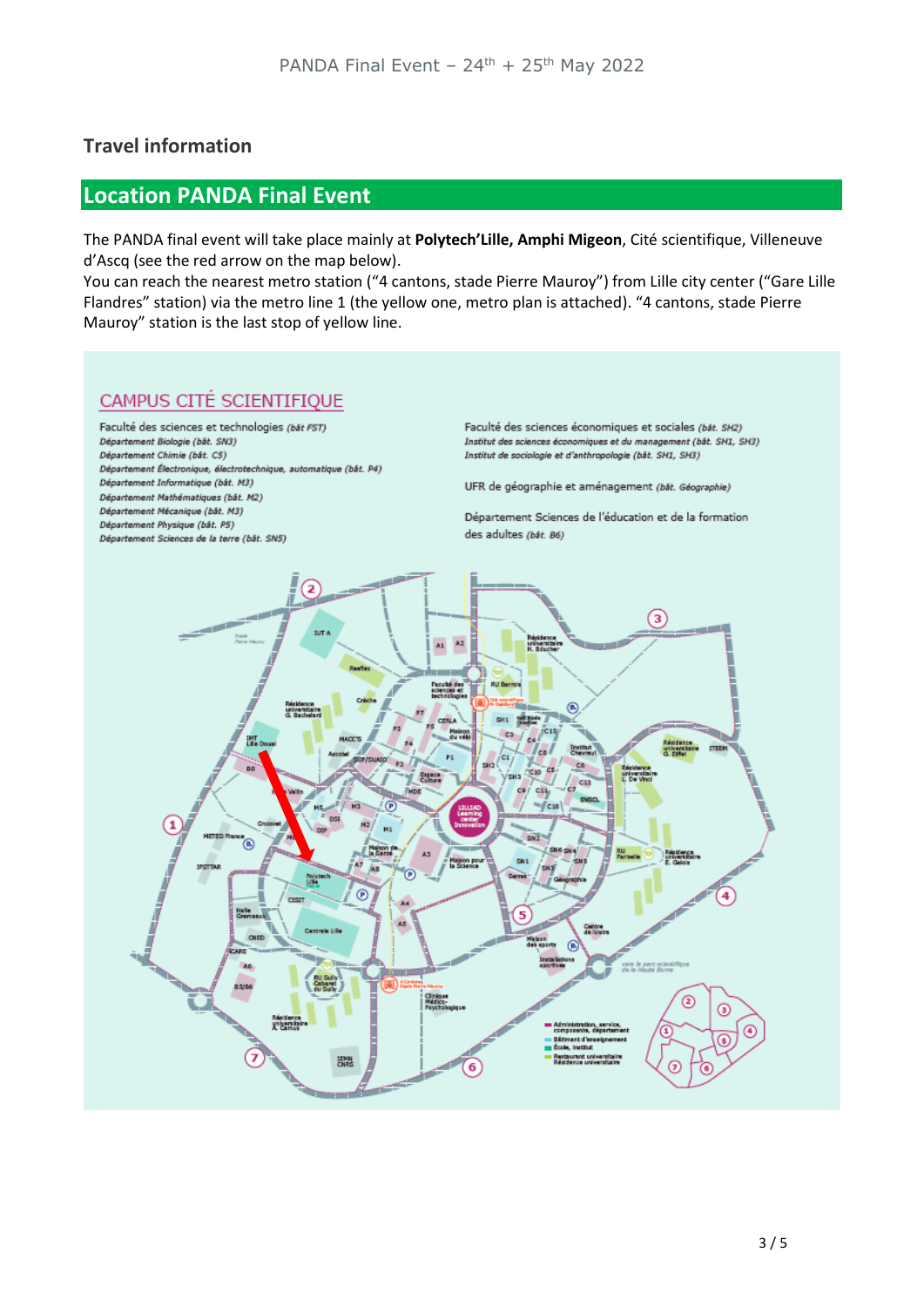## **Travel suggestions to Lille**

#### • **By plane:**

The easiest way to reach Lille by plain is to arrive at Paris Charles de Gaulle international airport where there is a direct railway connexion.

- o Paris Charles de Gaulle international airport is about 200km from Lille. A train station is located at the airport (terminal 2). Trains between Paris Charles de Gaulle airport and Lille are available about every hour. The journey takes about 1 hour. For more information, see [https://www.sncf](https://www.sncf-connect.com/en-en/)[connect.com/en-en/](https://www.sncf-connect.com/en-en/)
- o Lille-Lesquin international airport is 10km away from city centre. An airport shuttle between airport and city centre in available (duration: 20mn – bus stop is in front of Euralille shopping Mall). For more information, see<https://www.lille.aeroport.fr/home/>

#### • **By train:**

Lille Flandres and Lille Europe train stations are in the city center from which metro 1 to the University of Lille can be taken (last stop). For more information, see<https://www.sncf-connect.com/en-en/>

#### • **By car:**

Lille is at the cross point of 6 major European highways:

- o A1 from Paris (220km)
- o A22/E17 from Gent (75km) Antwerp (125km) and Amsterdam (290km)
- o A23 from Valenciennes (53km)
- o A25 from Dunkirk (80km) and Calais (110km)
- o A27/E42 from Brussels (110km)

For more information, se[e www.mappy.com](http://www.mappy.com/)

**Parking:** Cars can be parked at ULille premises, but please note that after 10 AM the parking area will be pretty busy.

To park the car overnight, park outside the city center and take the metro to the city center or the university. You can park your car for free in parking lots of metro stations seven days a week. These car parks are guarded from Monday to Friday from 06:00 - 00:00. Along metro line 1 'Villeneuve d'Ascq' (Parking C4, 59650 Villeneuve-d'Ascq) is a good place to park the car.